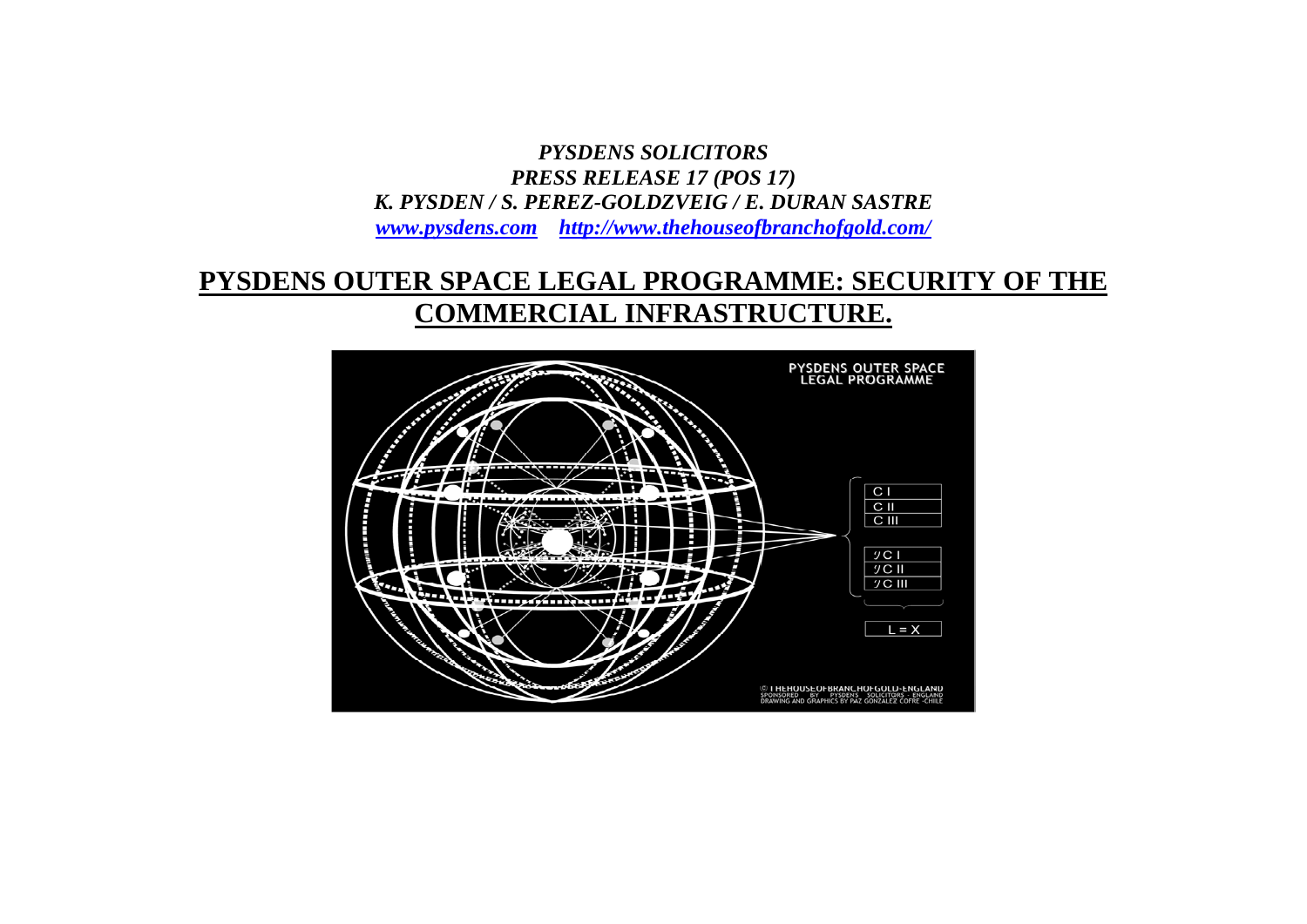## **PYSDENS OUTER SPACE LEGAL PROGRAMME: SECURITY OF THE COMMERCIAL INFRASTRUCTURE**

Under our outer space legal programme, we review the legal, transportation and logistical effects to the supply chain which outer space events may have. UNCTAD, via its Trade Logistics Branch, Division on Technology and Logistics, in its "*Transport Newsletter No.49" at p8* refers to *"The complications of international trade involving many participants with different documentary processes and many documentary flows… These often create additional costs, delay in delivery of cargo as well as in receiving payment. In this respect …………. Bolero introduced their electronic alternative to the paper documents supporting international trade. A move from a paper to an electronic format will benefit all participants of international trade, limiting the problems of exchanging trade information and contractually binding trade documents"* 

Under our programme, we have considered the necessity of establishing a system of back up paper documentation under which paper documents would be used in the same manner as computer documents in the event of an equipment failure. Our concern is that the range of satellites operating and enabling the use of electronic documentation may fail if solar flares or any other outer space event were to disrupt communications around the world. The supply chain needs to be able to continue operating in terms of logistics, transport and law and to do so; the flow of documents has to be enabled in the event of system failures by use of back up paper documents.

## **PYSDENS PROGRAMA DE LA LEY DEL ESPACIO ULTRATERRESTRE: LA SEGURIDAD DE LA INFRA ESTRUCTURA COMERCIAL.**

Bajo nuestro programa, revisamos los efectos legales, del transporte y logística sobre la cadena abastecedora que puedan producir eventos en el espacio ultraterrestre. UNCTAD, a través de su departamento de comercio y logística – "*Division on Technology and Logistics*", en su periódico *Transport Newsletter* Número 49 página 8, se refiere a "Las dificultades del comercio internacional involucrando un gran número de participantes con diferentes procesos documentarios y de flujo de documento…Estos generalmente crean costos adicionales, demoras tanto en el despacho de carga como en el recibo de pago. Con respecto a esto… Bolero introdujo su alternativa electrónica al documento de papel facilitando el comercio internacional. Un cambio de papel a un formato electrónico que beneficiará a todos los actores del comercio internacional, limitando los problemas en el intercambio de información comercial y documentos que establecen obligaciones y derechos de tipo contractual"

Bajo nuestro programa, hemos considerado la necesidad de establecer un sistema de reserva del uso del papel en donde documentos de papel serían usados en la misma forma que documentos electrónicos en el caso de un fallo. Nuestra preocupación radica en que los diferentes sistemas de satélites que operan facilitando el uso de documentos electrónicos pueden fallar si ondas solares o cualquier otro evento en el espacio pudiesen interrumpir las comunicaciones alrededor del mundo. La cadena abastecedora necesita estar capacitada para continuar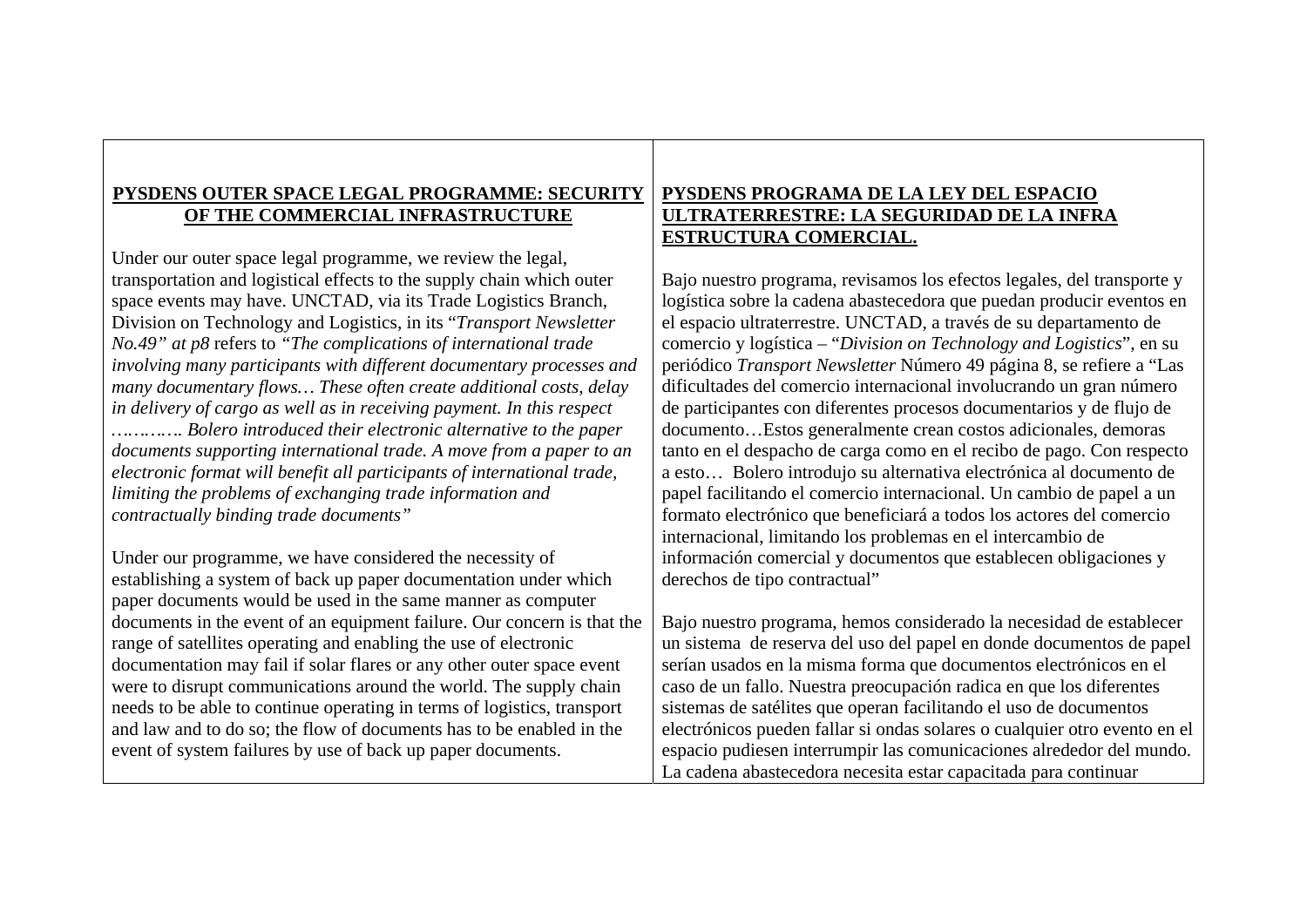| We at Pysdens Solicitors make every effort to keep our<br>expenses to a minimum in order to pass our savings to our<br>clients. Our fees are very competitive which, in times of<br>economic difficulties, is important to consider. Our policy is<br>to resolve disputes early rather than to litigate.                                                                                                                                                                                                                                                                                                                                                                                                                                                                                                                                                                                                | operando en términos de logística, de transporte y legales, y para que<br>esto se consiga, el flujo de documentos debe continuar en el caso de<br>producirse un error en los sistemas, usando el papel como reemplazo.<br>En Pysdens Solicitors hacemos cada esfuerzo para<br>mantener nuestros gastos al mínimo y contribuir al ahorro<br>de nuestros clientes. Nuestras tarifas son muy competitivas<br>lo que es importante tener en cuenta en tiempos de<br>dificultad económica. Nuestra política es resolver disputas<br>antes de entrar en litigio.                                                                                                                                                                                                                                                                                                                                                                                                                                                                                                                                                        |
|---------------------------------------------------------------------------------------------------------------------------------------------------------------------------------------------------------------------------------------------------------------------------------------------------------------------------------------------------------------------------------------------------------------------------------------------------------------------------------------------------------------------------------------------------------------------------------------------------------------------------------------------------------------------------------------------------------------------------------------------------------------------------------------------------------------------------------------------------------------------------------------------------------|-------------------------------------------------------------------------------------------------------------------------------------------------------------------------------------------------------------------------------------------------------------------------------------------------------------------------------------------------------------------------------------------------------------------------------------------------------------------------------------------------------------------------------------------------------------------------------------------------------------------------------------------------------------------------------------------------------------------------------------------------------------------------------------------------------------------------------------------------------------------------------------------------------------------------------------------------------------------------------------------------------------------------------------------------------------------------------------------------------------------|
| Disclaimer: This is not legal advice. We cannot advise any party to act based on this<br>report without first consulting a specialised solicitor. The opinions in this report are<br>those of the writers.<br>Note: In producing this press release by Pysdens Solicitors, the model published in<br>the book entitled "GUIDELINES TO CONSIDERATION IN RESPECT OF<br>COMMERCIAL DEALINGS" by S. Perez-Goldzveig and K.Pysden forming part of<br>the research and development programme "COMMERCIAL GUIDE INITIATIVE"<br>by S. Perez-Goldzveig and K.Pysden being part of "TheHouseofBranchofGold" was<br>used with the authorisation of the authors.<br>Artwork by Perez-Goldzveig Brothers Artistic Productions and Paz González<br>architect<br>Contact: sam.perez@pysdens.com<br><b>Pysdens Solicitors</b><br>108 Fenchurch Street<br>Third Floor<br><b>ECRM 5JR</b><br>City of London $-21/02/12$ . | Declaración: Este comunicado no constituye asesoramiento jurídico. No se<br>recomienda tomar ninguna medida sobre la base del mismo sin haber consultado<br>previamente a un abogado especializado en la materia. Las opiniones expresadas son<br>las de los autores.<br>Nota: En el presente comunicado de prensa de Pysdens Solicitors, se ha utilizado el<br>modelo publicado en el libro titulado "GUIDELINES TO CONSIDERATION IN<br>RESPECT OF COMMERCIAL DEALINGS" por S. Perez-Goldzveig y K.Pysden,<br>que forma parte del programa de investigación y desarrollo "INICIATIVA DE<br>ORIENTACIÓN COMERCIAL" por S. Perez-Goldzveig y K.Pysden, que a su vez<br>forma parte de "TheHouseofBranchofGold", con la autorización de los autores.<br>Material gráfico producido por Perez-Goldzveig Brothers Artistic Productions y Paz<br>González Cofre arquitecta.<br>Nota: Si se utiliza este comunicado de prensa, se debe mencionar la fuente.<br>Persona de contacto: sam.perez@pysdens.com<br><b>Pysdens Solicitors</b><br>108 Fenchurch Street<br>Third Floor<br>EC3M 5JR<br>City of London $-21/02/12$ |